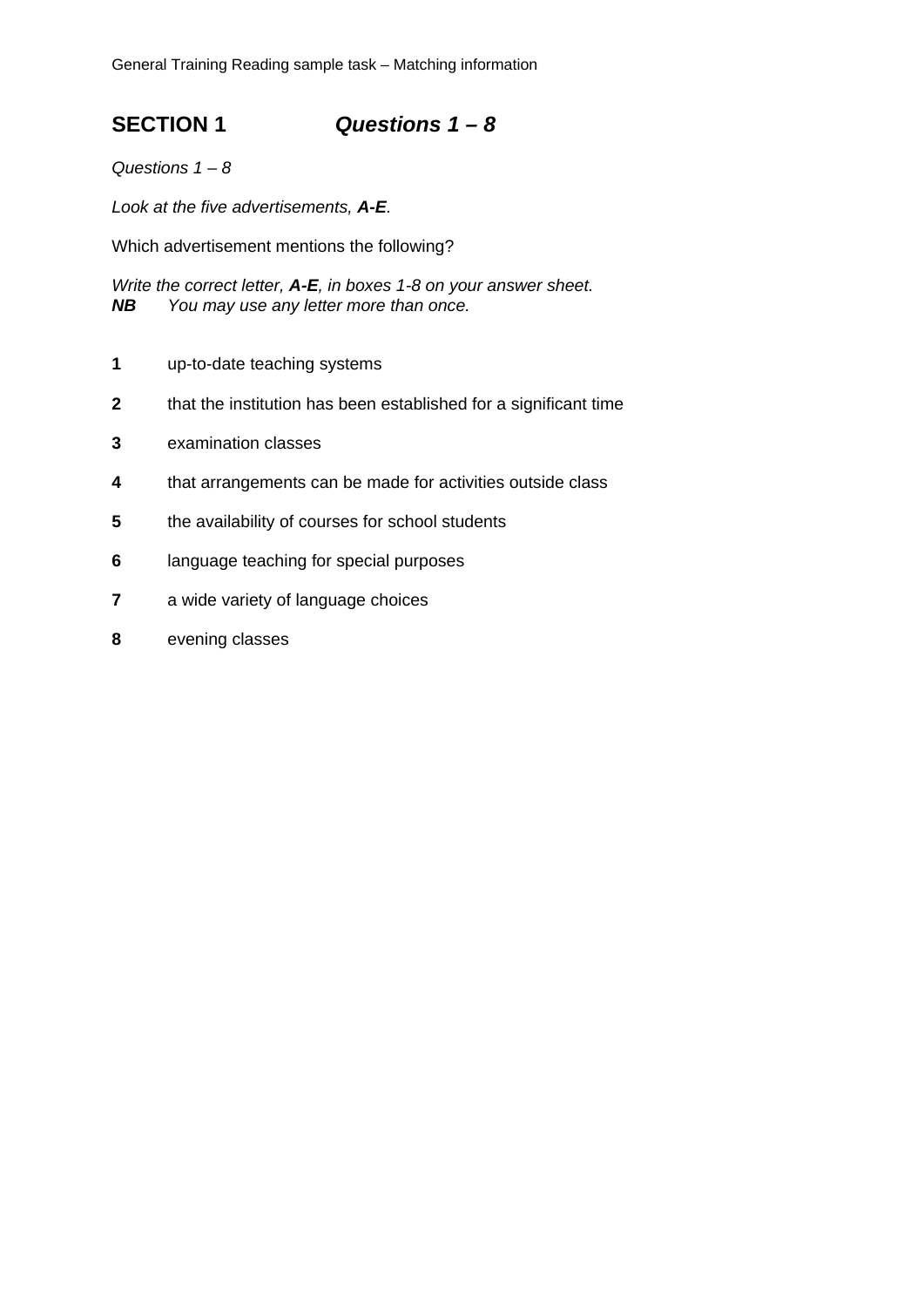• English/cultural/tourism

*For further details, contact:* 

*Perth 6000, Western Australia Telephone: 619 320 3777*

*TAFE International, Level 5, 1 Mill Street,* 

*WE PLAN THE PROGRAM TO SUIT YOUR NEEDS*

**A INTERNATIONAL LANGUAGE CENTRE** INSTITUTE OF TECHNOLOGY *FRENCH & JAPANESE SUMMER INTENSIVE*  Also commencing January 2005 **\*** Mandarin **\*** Cantonese **\***Thai **\*** Vietnamese **\***Korean **\*** Indonesian **\*** English **\*** Spanish **\***Italian **\***German **\*** Russian For further details contact: Admissions & Information Office 5 Bligh Street, Sth. Sydney, 2000 **Tel: 295 4561 Fax: 235 4714 B Global Language Learning Centre**  ONE OF THE WORLD'S BEST LANGUAGE SCHOOLS IS **NOW IN SYDNEY**  LEARN A NEW LANGUAGE **IN 10-20 WEEKS**  LATEST METHODS FULL AND PART-TIME COURSES BUSINESS, HOSPITALITY OR TRAVEL *Phone for Appointment 938 0977* **C** *DO YOU WANT TO LEARN ENGLISH SOMEWHERE DIFFERENT?*  **<sup>D</sup> French** *Then come to Perth, the Picturesque Capital City of Western Australia* SUMMER COURSES **January 2005 Adults Crash Course 9-19 Jan Situated on the beautiful Swan River, Perth offers you...** • Mediterranean climate • lovely Indian Ocean beaches • every sport imaginable • multicultural society • government owned TAFE Colleges • high standards of facilities and staff • maximum flexibility • hostel or homestay accommodation Intensive 3 or 4 hrs a day, morning or evening, *30 hrs \$250* (Beginners and Low Intermediate only) **Adults Normal Course 9 Jan-4 March** 10 levels from Beginner to Advanced Twice a week - 2 hrs morning or evening Once a week, Saturday 9am-1.30pm *32hrs \$278* **Intensive English Courses Available**  • 5 intakes per year • 10 week modules • multicultural classes • optional programs Cost: \$2000 AUD per 10 weeks **High School Crash Course 11-25 Jan** Intensive 3 hrs a day, 1pm-4pm Years 8 to 12 *24hrs \$200* Starts Wednesday 11.1.97 **Club Français** 27 Claire St, Sydney, Phone 227 1746 **Study Tours Available**

**E**

**E U C**  **UNIVERSITY OF CANBERRA** 

**Learn English in Australia's National Capital** 

\* The TESOL Centre has more than 24 years' experience in providing quality language programs for overseas students

- \* Test preparation, possibility of further academic study
- \* Access to University facilities
- \* Classes conducted on campus with opportunity to mix with Australian students